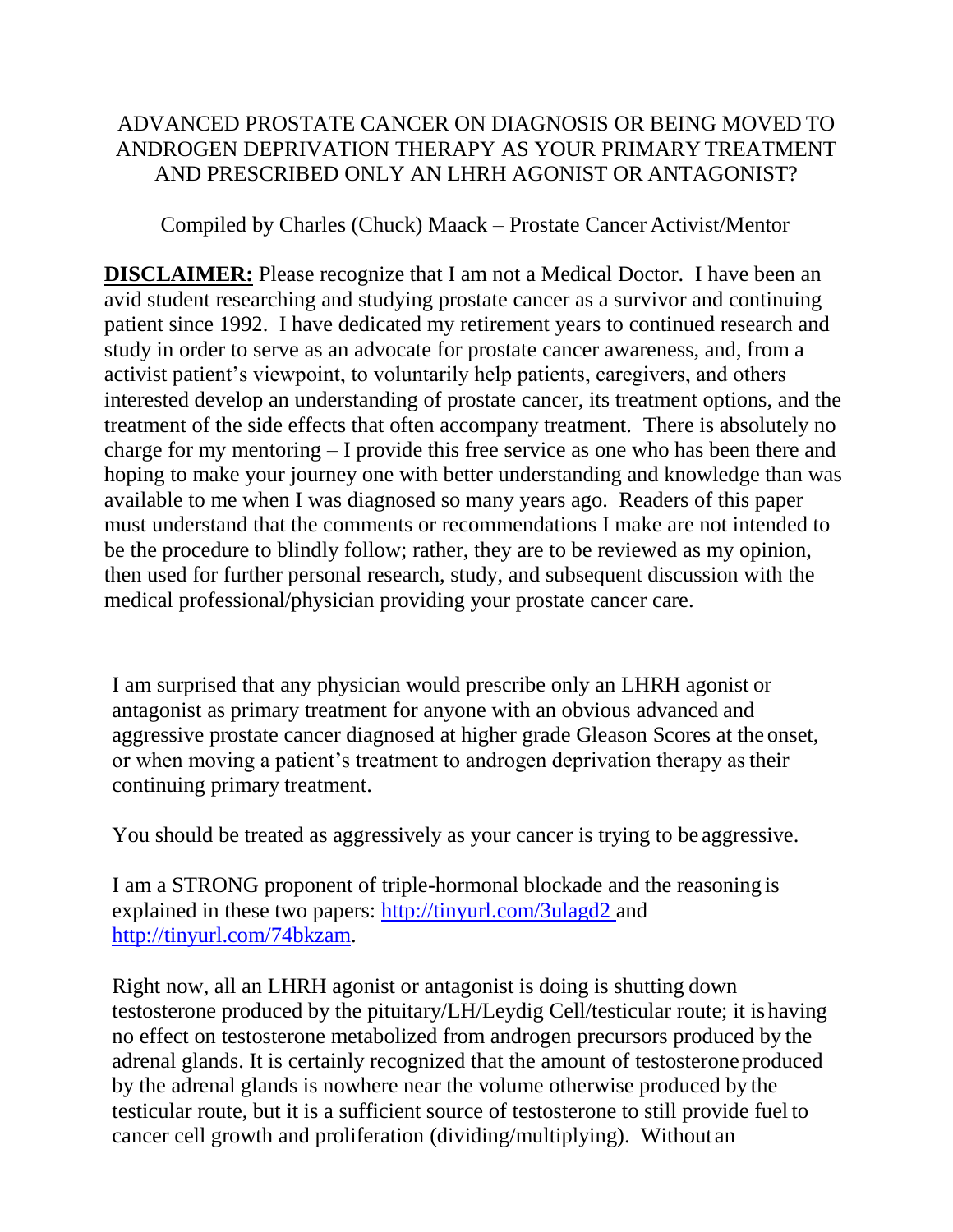antiandrogen to hopefully block all the multitude of androgen receptors on cancer cells, that testosterone has (and currently has) open access into the nucleus of cancer cells. With that access the testosterone comes in contact with 5Alpha Reductase (5AR) isoenzymes in the nucleus of the cancer cells and is converted to dihydrotestosterone/DHT. DHT is a five times more powerful stimulant to prostate cancer cell growth. Obviously, an antiandrogen should be prescribed to block androgen receptors. And a safeguard in the event there are faulty androgen receptors wherein testosterone still gains access - and certainly if an antiandrogen is not prescribed in the first place or shows failure - the 5AR "inhibitor" dutasteride/Avodart should be prescribed. This is all explained in the foregoing references. Every patient has the right to insist being prescribed not only antiandrogen as long as that antiandrogen remains effective, and a 5AR inhibitor. Both are ethical medications for advanced or recurring prostate cancer.

The problem that has been occurring for too long is that physicians are not taking the personal time to research and study medications like 5AR inhibitors to understand their role in the management of advanced or recurring prostate cancer. It amazes me that they can remark that they are "saving other medications in the event their current prescription fails." If those "other medications" are expected to provide any effectiveness in the future, they should certainly be part ofinitial protocol to shut down continued cancer development with the hope that at least some number of cancer cells experience apoptosis/cell death. You can read for yourself in my paper referred to above "The Importance of 5Alpha Reductase (5AR) Inhibitors" to recognize by the many reference papers therein of this importance.

More supportive papers to my opinion can be studied by going to these papers published by the Prostate Cancer Research Institute (PCRI) in Los Angeles, California <http://pcri.org/pcri-papers/> then scrolling down to "Systemic Therapies" and reviewing any or all papers following that subject line to include "Androgen Deprivation Therapy, "Secondary Hormonal Therapy and Androgen Resistance," "Androgen Independent PC," "High Risk Prostate Cancer," and "Novel Therapies." These are papers written by top physicians specializing in the treatment of prostate cancer, and in this case, advanced or recurring prostate cancer.

Educate yourself to help insure your own long-time survival. The more you empower yourself with knowledge the more physicians will realize that "this patient knows his stuff" and will more likely be willing to consider your own preferences in your treatment and why.